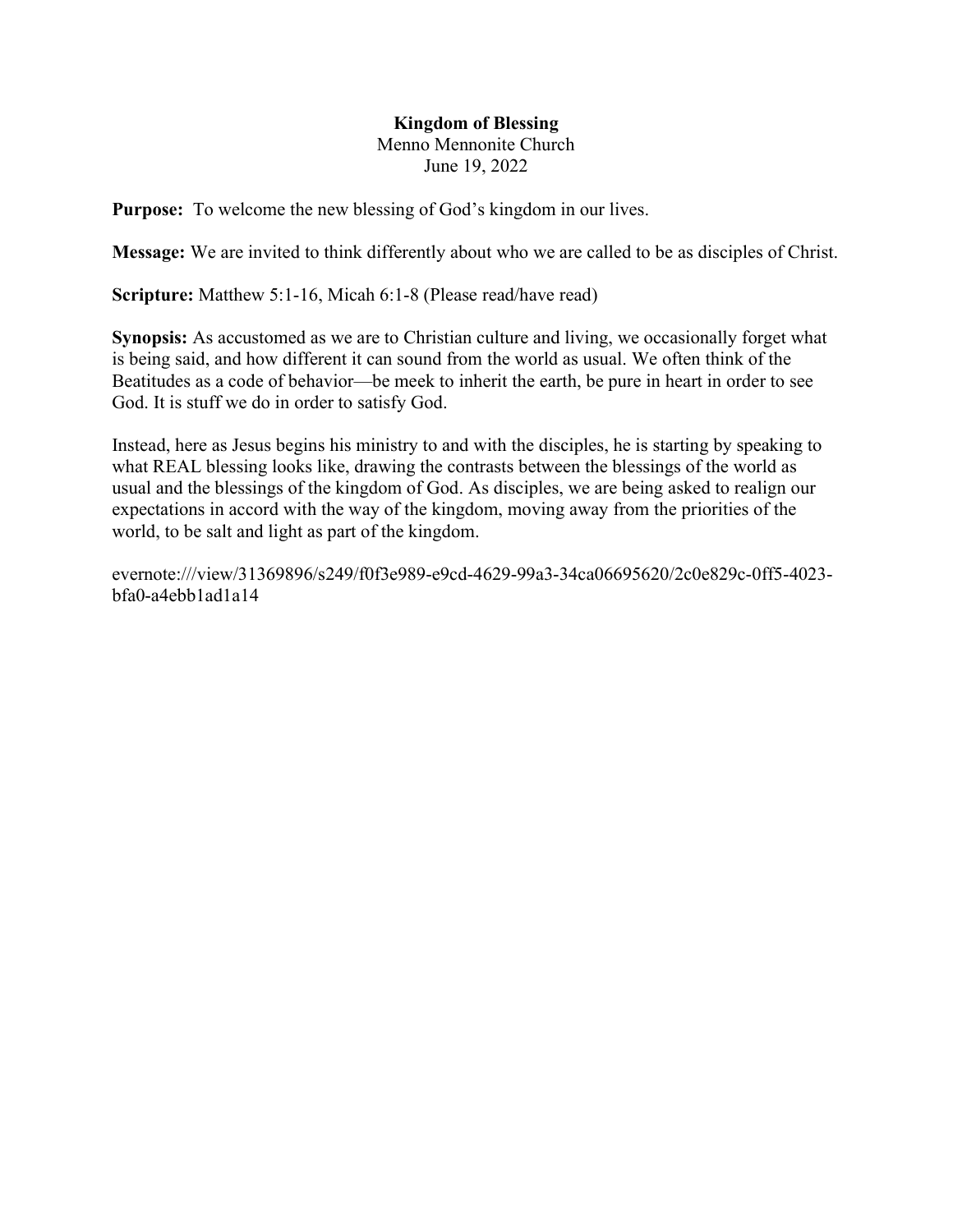## Matthew 5:1-16 NRSV

1 When Jesus saw the crowds, he went up the mountain; and after he sat down, his disciples came to him.

2 Then he began to speak, and taught them, saying:

3 "Blessed are the poor in spirit, for theirs is the kingdom of heaven.

4 "Blessed are those who mourn, for they will be comforted.

5 "Blessed are the meek, for they will inherit the earth.

6 "Blessed are those who hunger and thirst for righteousness, for they will be filled.

7 "Blessed are the merciful, for they will receive mercy.

8 "Blessed are the pure in heart, for they will see God.

9 "Blessed are the peacemakers, for they will be called children of God.

10 "Blessed are those who are persecuted for righteousness' sake, for theirs is the kingdom of heaven.

11 "Blessed are you when people revile you and persecute you and utter all kinds of evil against you falsely on my account.

12 Rejoice and be glad, for your reward is great in heaven, for in the same way they persecuted the prophets who were before you. 13 "You are the salt of the earth; but if salt has lost its taste, how can its saltiness be restored? It is no longer good for anything, but is thrown out and trampled under foot.

14 "You are the light of the world. A city built on a hill cannot be hid. 15 No one after lighting a lamp puts it under the bushel basket, but on the lampstand, and it gives light to all in the house. 16 In the same way, let your light shine before others, so that they may see your good works and give glory to your Father in heaven.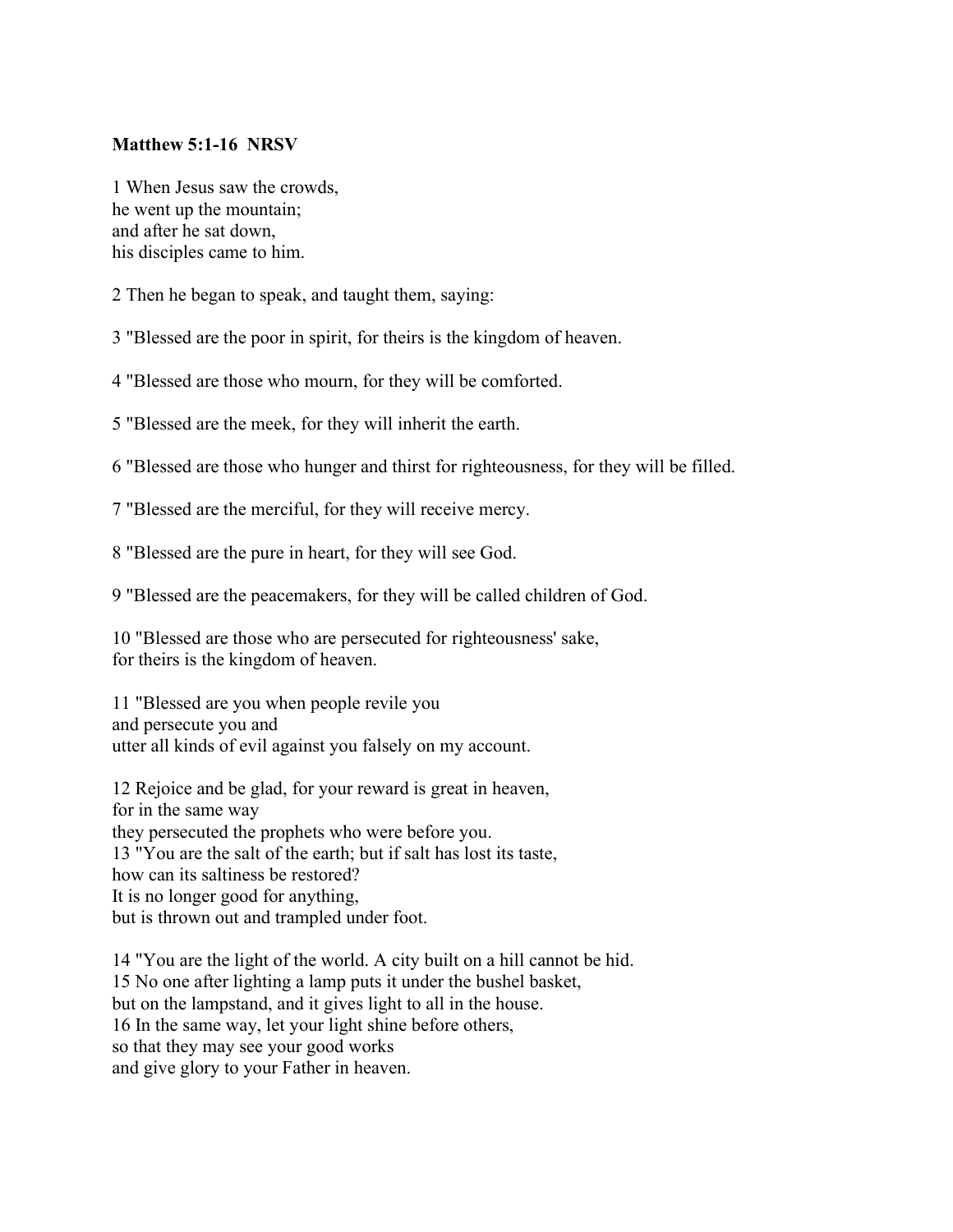We all have our sayings. You know, those clever little blurbs that reside in our heads, ready to be offered at the merest prompting. They are the cultural clichés. They are second nature. Fill in the blank with me: Slow and steady //wins the race. Cheaters never//prosper/win. A stitch in time//saves nine. A penny saved//is a penny earned. Do unto others//as you would have them do unto you. Spare the rod//spoil the child. Six of one//half dozen of the other. I am sure that we have plenty more where that came from, probably even in any number of languages. These are the slogans of our lives that become part of us as they represent their wisdom to us, a small touchstone ready to hand to prompt us to right behavior in their wisdom. That or we have simply heard them so many times in our lives that their sheer repetition won't let the notion out of our heads, even if we wanted them to depart. They might not mean a whole lot to us, but there they are all the same.

 For the most part, we put these words of Jesus in the same category. These are good, aspirational thoughts, but don't speak much about actual life or living in a relevant way. In Sunday School growing up I was encouraged to have "a Beatitude Attitude" urging us to maintain the prescription of outlook in order to maintain our blessing, more easy to remember rhymes of how to achieve a good life and living. Be meek because the meek will be blessed; be merciful because it is in your self-interest to find mercy and so forth. If you happen to mourn now, worry not because you will be comforted in time. All of which is a good idea, and good advice-- a good way to be in the world for what that is worth. Finding the good in the situations of life is an important lesson. But I just not sure that easy words of comfort is the full extent of what Jesus had in mind here. What if these words were launching a way of looking at the world that is substantively different that anything we have seen before? What if Jesus was trying to reframe our values of what is good in the world; not just to support us in maintaining our sunny disposition within a sometimes-cloudy existence?

 I come to wonder this in study of these words, some of which I had not actually noticed too well before. Like these are really the first actual teachings that Jesus delivers in the gospel according to Matthew. Jesus speaks before this, but mostly in dialog—with John the Baptist at the river, with Satan in the wilderness, with the newly minted disciples as he called them to leave what they had and follow him. He was around, healing, and ministering to the people of Galilee, however this is the first recorded teaching and shaping the ministry he was undertaking. Think of the Sermon on the Mount which the Beatitudes are part of as the inaugural address of the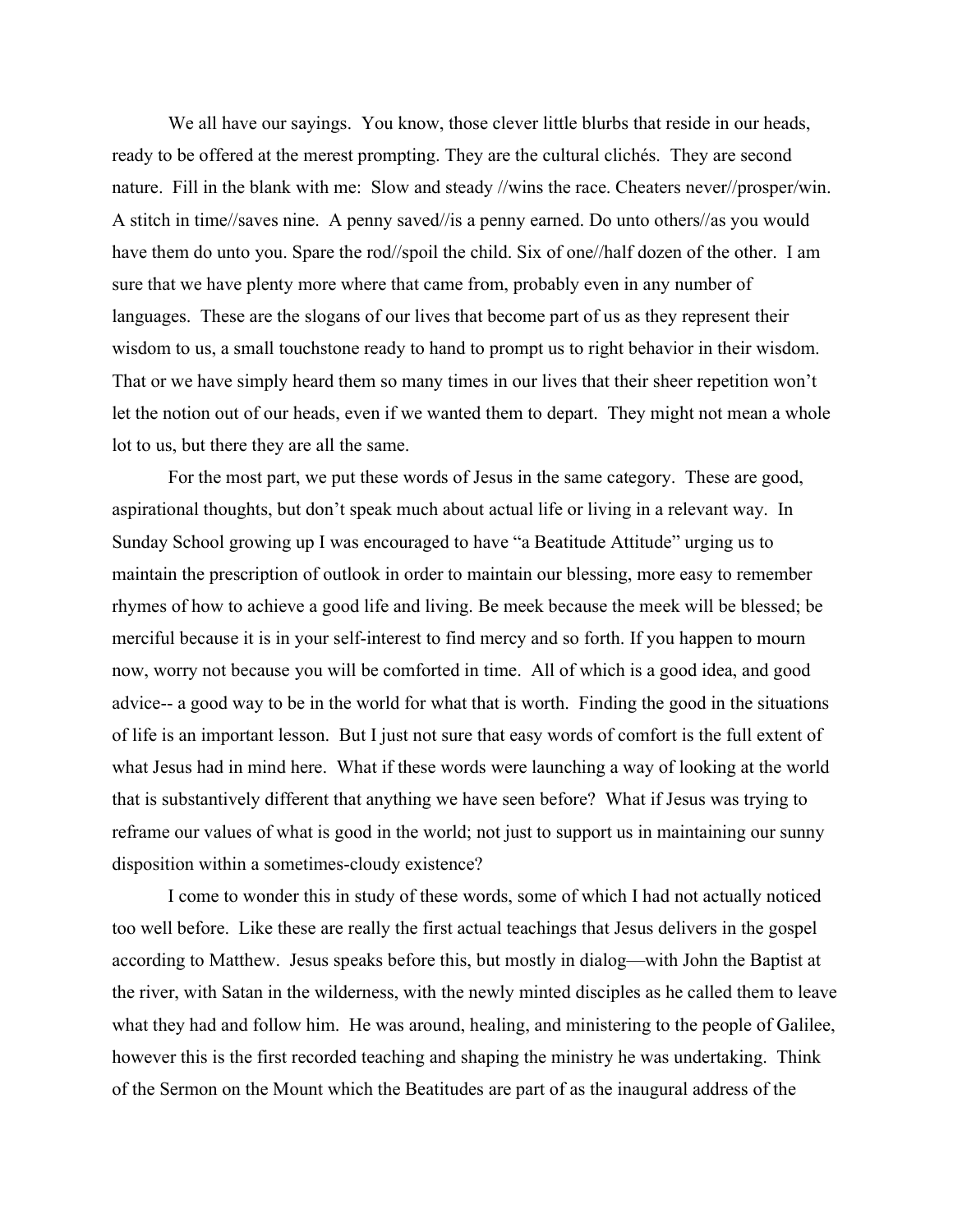kingdom of God. With that in mind, the beatitude can be thought of as the preamble, setting out the parameters and expectations of what is to come after. It was the beginning of a new way of being in the world, of seeing the way of God and the working of God with us and leading us forward.

 Not that this is easy, or in any way obvious. We know that it is rare that these values hold up to a rough and tumble world. We are living days where the world seems less inclined to be governed by the valuation of the qualities of meekness, peacemaking, and purity of heart and intent than the low levels we are generally accustomed to. While I am guessing this is the assessment of every generation for the next, that doesn't mean the feeling is not relevant. We are seeing the cynicism of the way of the world which blesses power at all costs as the way to subdue the world, peace as a function of military and cultural might and not costly compromise and loving response; that sees those who struggle in their poverty be it material or spiritual as those who can be discarded, mocked, and run over. Those that show mercy are weak. Those that hunger after righteousness are suckers to exploited. And if we think ourselves persecuted, reviled, or put upon in any way is more a cause for a lawsuit and restraining order than it is any recognition of patient blessing. Again, there is nothing new about this state of affairs. Yet with our ability to speak our minds and publish our thoughts to each other, and critique the other without the benefit or cost of relationship in the shape of social media has opened a new chasm that we are only beginning to navigate our way through.

None of which would have come as a surprise to Jesus. I think these words of blessing are given to the newly minted disciples because they depict the basic conflict between the values of the kingdom and those of the world in full demanding detail. Right up front, Jesus is offering and understanding of what it means to be a disciple and to follow after him by laying out the defining values of the Kingdom for them, and the consequences of being in league with the way of Christ. When you take on the characteristics of Christ, placing yourself at the service of those who God loves (the world) in the way that God loves—gently, openly, without bluff or guile, you may need some guidance to understand the world in which you now live. Anyone who had made major change in their life can attest to this—when you change, it often the people who are closest to you that are most resistant, and there are consequences. As I have I walked with people who have worked the 12 steps the story is always the same: there will be those who are unwilling to rejoice that even a positive change is being made, or worse yet violently resistant to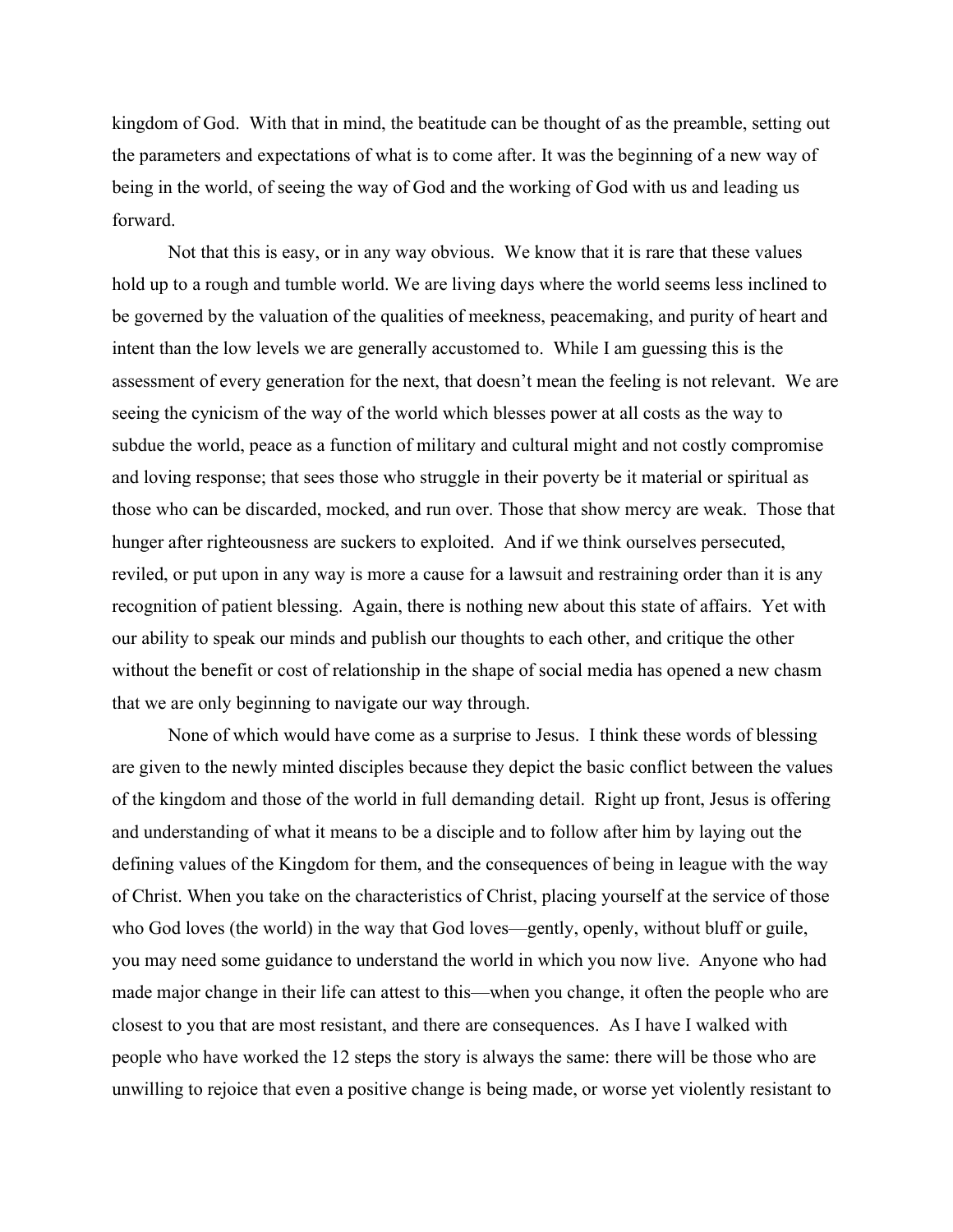the change that is being made. Being the church people that we are, this movement to the way of the kingdom is something less of a contrasting decision than joining in with that which has always been, that is not always as clear to us, but it is real. Perhaps the beatitudes are like a pharmaceutical ad; "possible side effects of following Christ include mourning, rejection by the powers that be, persecution, rumor mongering, and dry mouth."

It is not so much the disclaimer the Jesus is giving here though than what I think is he is speaking of truly matters, of where blessing is ultimately housed. Our blessing is not dependent on that which we do, or how we are assessed by the world around us, he seems to say, but by who you follow in faith and the faithful, resilient hope that defines the kingdom of God that defines the kingdom of God. He was telling these people who had left their homes, livelihoods, families, friends and all the things that make up life as we know it that they are blessed, not because they are rich, successful, powerful or wise. He is defining identity as kingdom citizens as what matters above all else.

The world as we know it is not the world as it ultimately, fully is. The grief, pain and anxieties of life and living will not have the final word, as powerful as they may be. God's kingdom works beyond the ways of the world or any swoon of political fortunes, no matter how dizzying. God's love cares about those who mourn for a life they wish they had, or all that they lost. The risks of stepping out to meet an enemy not in the field of battle but at the table of peace will be rewarded. That when people do not understand why we would want to retain hope and resist the powers and principalities of this world, we do not do so out of personal conviction or internal strength; we do so because we follow Jesus into the world the God loves, and are called only to love faithfully ALL people, even when that love proves costly to ourselves. In all this we are blessed. Not because we have achieved, behaved, gained, or comprehended the deep truths about Jesus. But simply because we have stepped out on the road and followed faithfully where Jesus leads.

Our allegiance lies in Christ. That in and of itself is a blessing. That in and of itself offers us the tools to alter our mindset from the world as we know it, and to be offered the world as we understand it to be—the world of the kingdom of God, which is already here, yet coming still. Do we feel our blessing frequently, readily, or easily? Of course not. We are living in the in between times—with one foot in our world and one foot in the next. We feel the oddity of the meek and the pain of loss just as fiercely and fully as anyone else. It is not fun to be "the other"